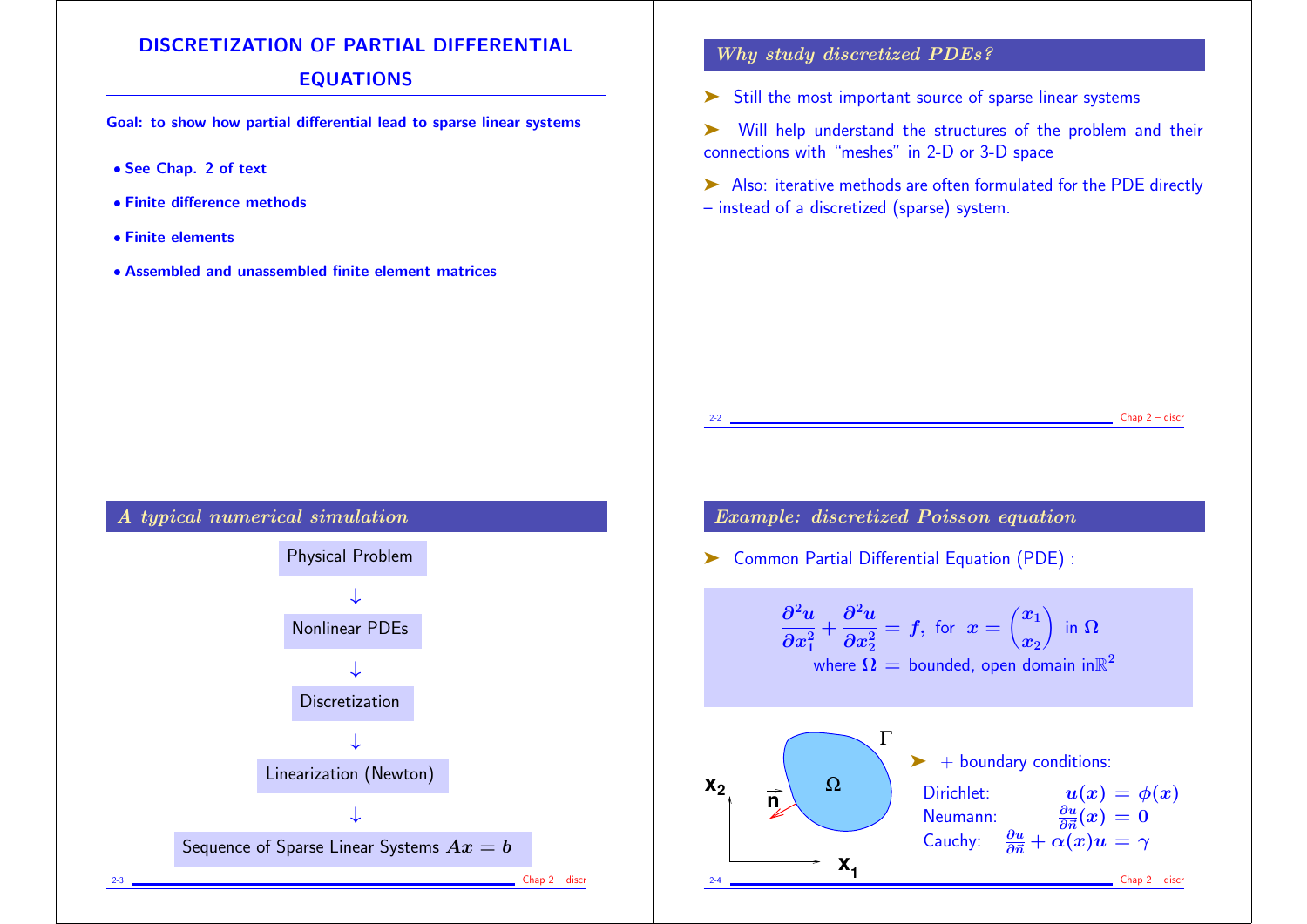- $\blacktriangleright$   $\Delta = \frac{\partial^2}{\partial x^2}$  $\frac{\partial^2}{\partial x_1^2}+\frac{\partial^2}{\partial x_2^2}$  $\frac{\partial^2}{\partial x_2^2}$  is the Laplace operator or Laplacean
- ► How to approximate the problem?
- ➤ Answer: discretize, i.e., replace continuum with discrete set.
- ➤ Then approximate Laplacean usinge this discretization
- ➤ Many types of discretizations.. wll briefly cover Finite differences and finite elements.

#### Finite Differences: Basic approximations

➤ Formulas derived from Taylor series expansion:

 $u(x+h) = u(x) + h \boldsymbol{du}$  $\frac{1}{dx}$  +  $\frac{1}{2}$  $h^2$  $2<sub>0</sub>$  $\bm{d^2u}$  $\frac{1}{dx^2} + \frac{1}{6}$  $h^3\mathfrak{c}$  $6<sub>6</sub>$  $\bm{d^3u}$  $\frac{1}{dx^3} + \frac{1}{2}$  $\bm{h^4}$  $24<sub>0</sub>$  $\bm{d^4u}_{\perp}$  $dx^4$ (ξ)

#### Discretization of PDEs - Basic approximations

➤ Simplest scheme: forward difference

$$
\frac{du}{dx} = \frac{u(x+h) - u(x)}{h} - \frac{h d^2 u(x)}{2 dx^2} + O(h^2)
$$

$$
\approx \frac{u(x+h) - u(x)}{h}
$$

➤ Centered differences for second derivative:

$$
\frac{d^2u(x)}{dx^2} = \frac{u(x+h) - 2u(x) + u(x-h)}{h^2} - \frac{h^2d^4u(\xi)}{12 dx^4},
$$
  
where  $\xi_- \le \xi \le \xi_+$ .

Notation:  $\delta^+u(x) = u(x+h) - u(x)$  $\delta^-u(x) = u(x) - u(x-h)$ 

 $\Box$  Chap  $2$  – discretion

 $Chap 2 - discr$ 

▶ Operations of the type:  $\frac{d}{dx}\bigg[a$  $\bm{a}(\bm{x})$  .  $\frac{d}{dx}\bigg]$ 

are very common [in-homogeneous media].

➤ The following is a second order approximation:

$$
\frac{d}{dx}\left[a(x)\frac{du}{dx}\right] = \frac{1}{h^2}\delta^+\left(a_{i-\frac{1}{2}}\delta^-u\right) + O(h^2)
$$
\n
$$
\approx \frac{a_{i+\frac{1}{2}}(u_{i+1} - u_i) - a_{i-\frac{1}{2}}(u_i - u_{i-1})}{h^2}
$$
\nShow that 

\n
$$
\delta^+\left(a_{i-\frac{1}{2}}\delta^-u\right) = \delta^-\left(a_{i+\frac{1}{2}}\delta^+u\right)
$$

Finite Differences for 2-D Problems

Consider the simple problem,

$$
-\left(\frac{\partial^2 u}{\partial x_1^2} + \frac{\partial^2 u}{\partial x_2^2}\right) = f \quad \text{in } \Omega \tag{1}
$$

$$
u = 0 \quad \text{on } \Gamma \tag{2}
$$

 $\Omega$  = rectangle  $(0, l_1) \times (0, l_2)$  and  $\Gamma$  its boundary. Discretize uniformly :

$$
x_{1,i}=i\times h_1 \quad i=0,\ldots,n_1+1 \quad h_1=\frac{l_1}{n_1+1} \\ x_{2,j}=j\times h_2 \quad j=0,\ldots,n_2+1 \quad h_2=\frac{l_2}{n_2+1}
$$

 $Chap 2 - disc$ 

 $Chap 2 - discr$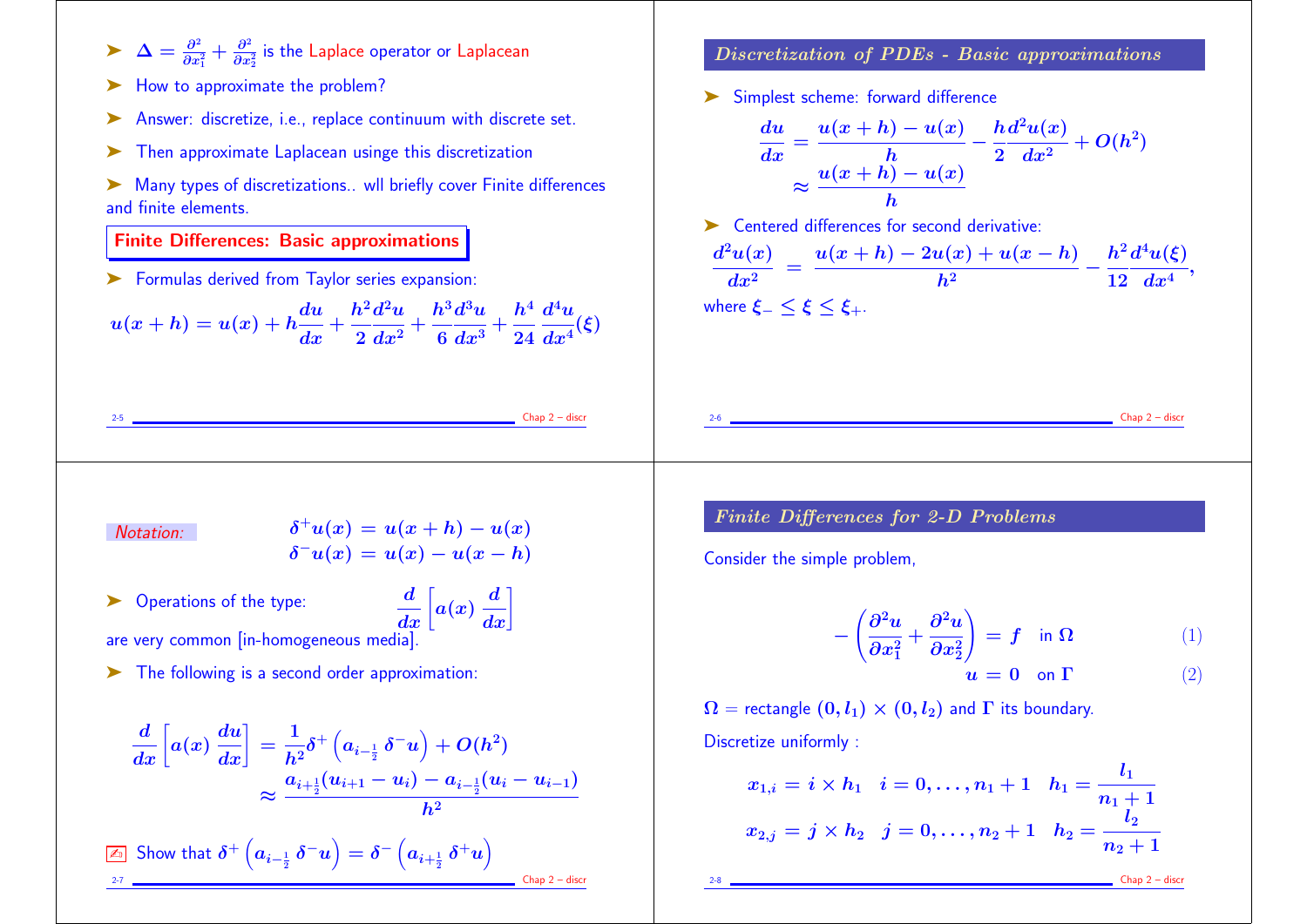#### Finite Difference Scheme for the Laplacean

► Using centered differences for both the  $\frac{\partial^2}{\partial x^2}$  $\frac{\partial^2}{\partial x_1^2}$  and  $\frac{\partial^2}{\partial x_2^2}$  $\frac{\partial^2}{\partial x_2^2}$  terms - with mesh sizes  $h_1 = h_2 = h$  :

$$
\Delta u(x) \approx \frac{1}{h^2} [u(x_1 + h, x_2) + u(x_1 - h, x_2) ++ u(x_1, x_2 + h) + u(x_1, x_2 - h) - 4u(x_1, x_2)]
$$



The resulting matrix has the following block structure:



➤ Frechet derivative:

$$
\frac{\partial u}{\partial \vec{v}}(x) = \lim_{h \to 0} \frac{u(x + h\vec{v}) - u(x)}{h}
$$

➤ Green's formula generalizes the usual formula for integration by parts

➤ Define

$$
a(u,v) \equiv \int_{\Omega} \nabla u \cdot \nabla v \, dx = \int_{\Omega} \left( \frac{\partial u}{\partial x_1} \frac{\partial v}{\partial x_1} + \frac{\partial u}{\partial x_2} \frac{\partial v}{\partial x_2} \right) dx
$$

$$
(f,v) \equiv \int_{\Omega} fv \, dx.
$$

Denote:

$$
(u,v)=\int_{\Omega}u(x)v(x)dx,
$$

 $Chap 2 - disc$ 

# Finite Elements: a quick overview

Background: Green's formula

$$
\int_{\Omega}\nabla v.\nabla u\,dx=-\int_{\Omega}v\Delta u\,dx+\int_{\Gamma}v\frac{\partial u}{\partial\vec{n}}\,ds.
$$

 $\blacktriangleright \nabla$  = gradient operator. In 2-D:

$$
\boldsymbol{\nabla} u = \begin{pmatrix} \frac{\partial u}{\partial x_1} \\ \frac{\partial u}{\partial x_2} \end{pmatrix},
$$

- ► The dot indicates a dot product of two vectors.
- $\triangleright$   $\Delta u =$  Laplacean of  $u$
- $\triangleright$   $\vec{n}$  is the unit vector that is normal to  $\Gamma$  and directed outwards.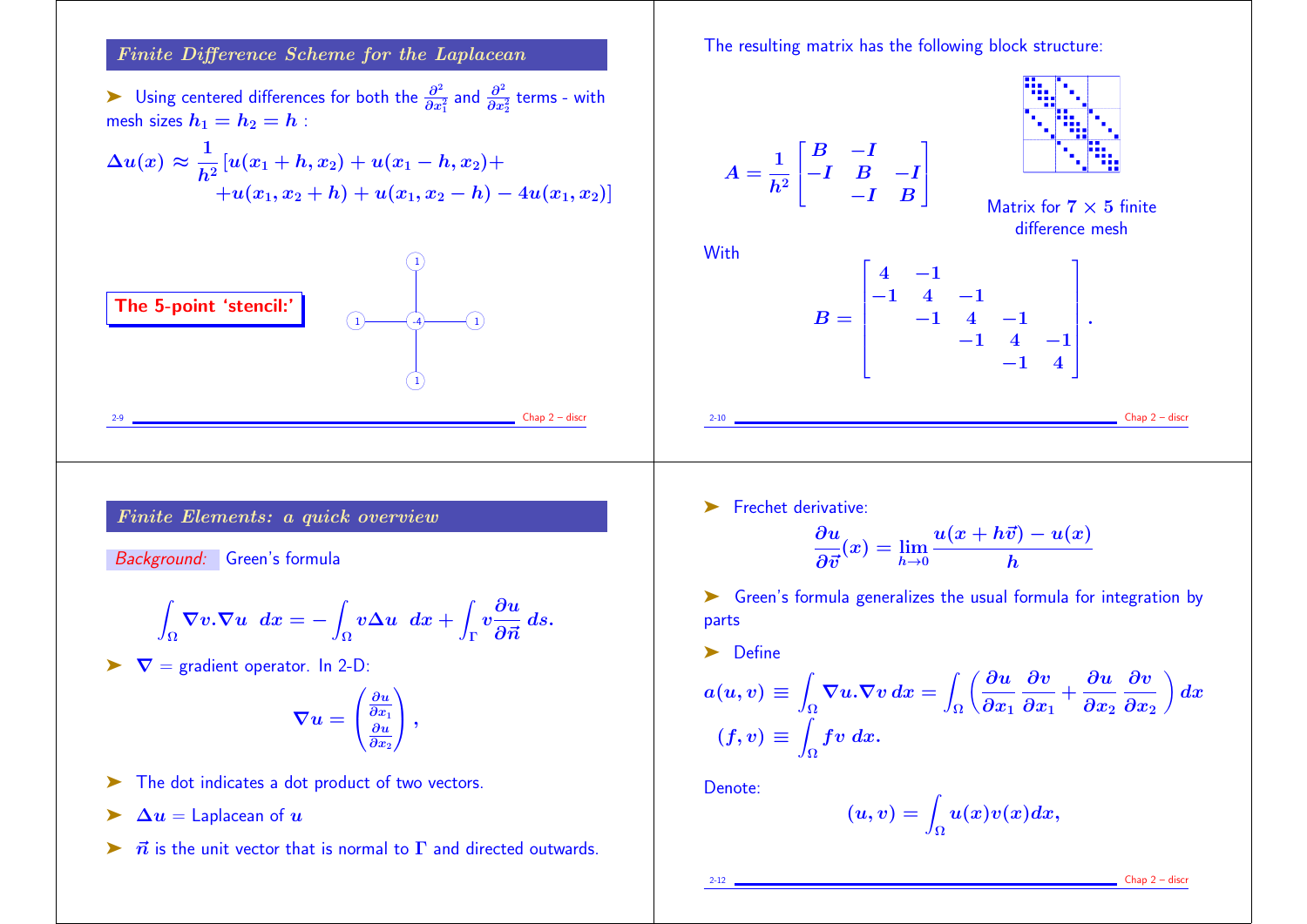➤ With Dirichlet BC, the integral on the boundary in Green's formula vanishes  $\rightarrow$ 

 $a(u, v) = -(\Delta u, v).$ 

➤ Weak formulation of the original problem: select a subspace of reference  $V$  of  $L^2$  and then solve

Find  $u \in V$  such that  $a(u, v) = (f, v), \forall v \in V$ 

- ➤ Finite Element method solves this weak problem...
- ▶ ... by discretization

 $\blacktriangleright$  The original domain is approximated by the union  $\Omega_h$  of m triangles  $\boldsymbol{K_{i}}$ ,



 $\triangleright$  Can define a (unique) 'hat' function  $\phi_i$  in  $V_h$  associated with each  $x_i$  s.t.:

> $\phi_j(x_i) = \delta_{ij} = \big\{$  $\int 1$  if  $x_i = x_j$ 0 if  $x_i \neq x_j$ .

Each function  $u$  of  $V_h$  can be expressed as (!)

$$
u(x)=\sum_{j=1}^n \xi_j \phi_j(x). \hspace{20pt} (*)
$$

➤ The finite element approximation consists of writing the Galerkin condition for functions in  $V_h$ :

Find  $u \in V_h$  such that  $a(u, v) = (f, v), \forall v \in V_h$ 

Express u in the basis  $\{\phi_j\}$  (see \*), then substitute above<br>  $\frac{1}{2 \cdot 15}$  Chap 2-6  $Chap 2 - discr$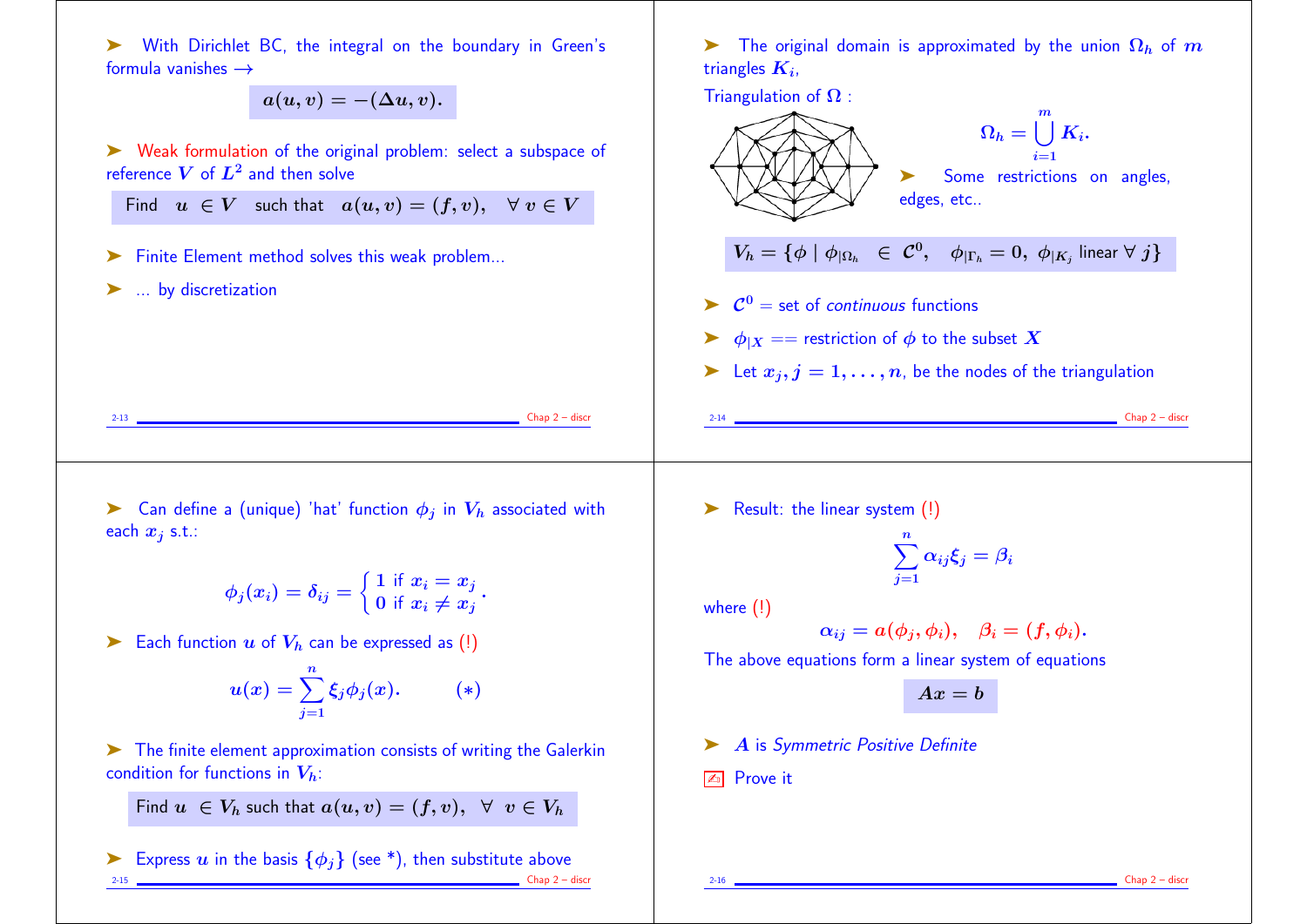

Element matrices  $A^{[e]}, e=1,\ldots,4$  for FEM mesh shown above

- Each element contributes a  $3 \times 3$  submatrix  $A^{[e]}$  (spread out)
- ➤ Can use the matrix in un-assembled form To multiply a vector by  $A$  for example we can do

$$
y = Ax = \sum_{e=1}^{nel} A^{[e]} x \ = \ \sum_{e=1}^{nel} P_e A_{K_e}(P_e^T x).
$$

#### The Assembly Process



A simple finite element mesh and the pattern of the corresponding assembled matrix.

 $\blacktriangleright$  Can be computed using the element matrices  $A_{K_e}$  - no need to assemble

 $\blacktriangleright$  The product  $P_e^Tx$  gathers  $x$  data associated with the  $e$ -element into a 3-vector consistent with the ordering of the matrix  $A_{K_{e} \cdot \vphantom{\overline{J}}\cdot \vphantom{\overline{J}}\cdot \vphantom{\overline{J}}\cdot \vphantom{\overline{J}}\cdot \vphantom{\overline{J}}\cdot$ 

- ▶ Advantage: some simplification in process
- $\triangleright$  Disadvantage: cost (memory + computations).

 $Chap 2 - discr$